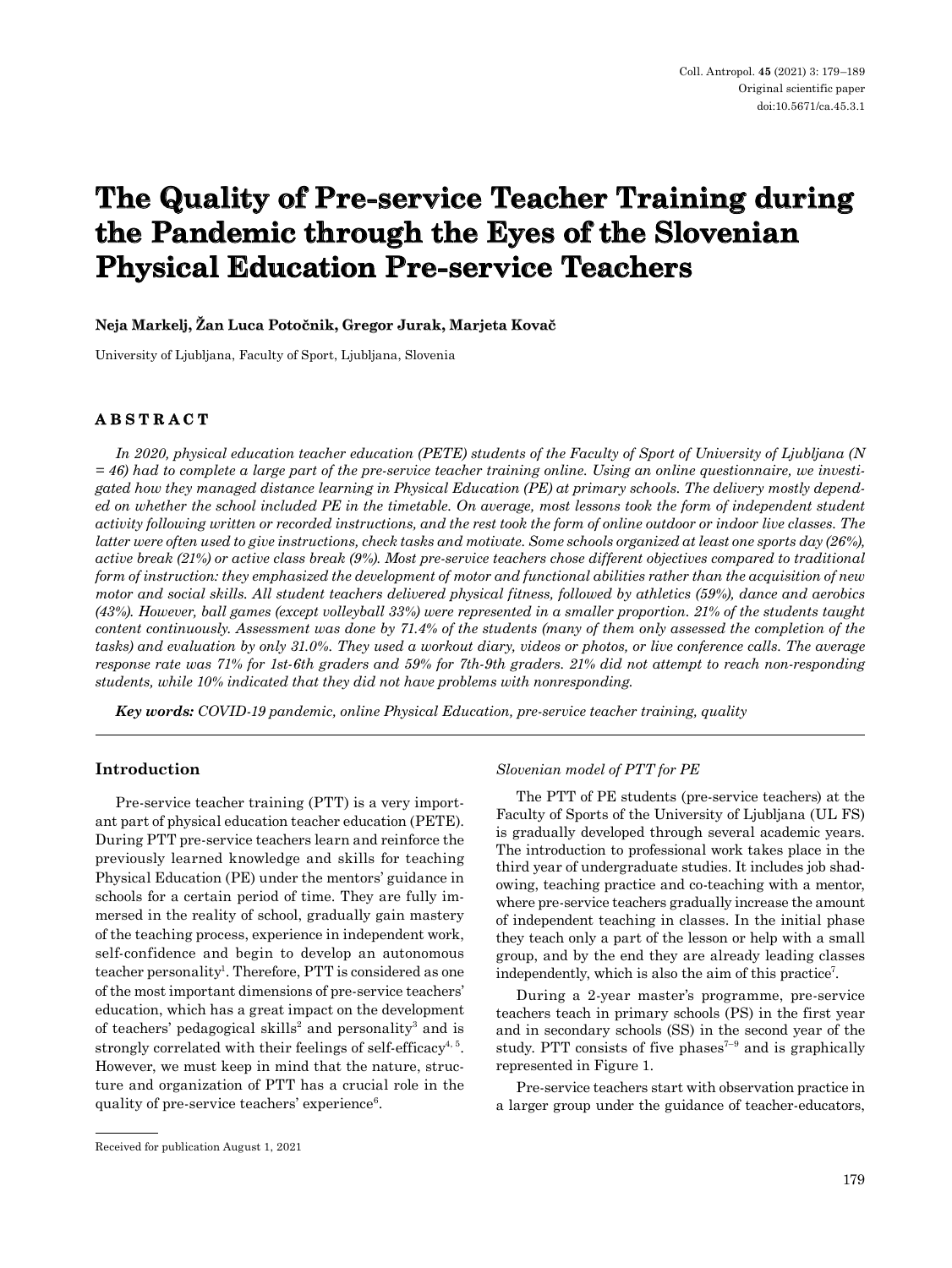

*Fig. 1. Five parts of PPT in 1st and 2nd year of master's degree.*

which serves as a critical analysis of the didactic characteristics of lessons led by an experienced teacher. As there is always a tendency to imitate, pre-service teachers observe lessons that vary in content, the developmental levels of pupils, the type of school, and the pedagogical style of the observed teachers. The second phase is the induction into teaching. Three pre-service teachers teach smaller groups of pupils in facilitated conditions. Within the group, one teaches, while the other is his/her assistant, and the third observes their work. Their lesson plan and its realisation are analysed by the teacher-educator from the faculty in order to explore their pedagocical strenghts and weaknesses. At the beginning of the 9-week-long PTT, pre-service teachers and their mentors discuss the objectives and content, schedule, specifics of the school, departments, individual students, etc. They learn about individual characteristics of PE groups that they will teach during the practicum in individual observations of each PE group prior to teaching. In a weeklong practicum they teach independently all mentor's lessons to experience the teacher's workload and a distribution of their own energy through a working week. The last part of PTT is the evaluation phase, where both the pre-service teachers and their mentors complete the evaluation questionnaires, and the pre-service teachers create a personal portfolio in which they collect the preparations for the lesson, all the materials they have created during PTT and a personal diary. They present their pedagogical work and reflection of their PTT at a focus groups, held at the faculty in small groups (6 to 8 students per group).

#### *PTT during the COVID-19 pandemic*

During the pandemic, education faced many challenges that schools and universities addressed to the best of their ability. In response, many educational institutions are now considering a technology-based distance education, but we must remember that emergency remote teaching<sup>10</sup> or emergency eLearning<sup>11</sup> is only a lifeline to continue educational programs. Probably PTT experienced an even greater challenge due to the possibility that schools might refuse to place pre-service teachers because of the fear of spreading the virus or confusions about epidemiological measures.

According to a SWOT analysis, conducted in some European countries<sup>12</sup>, the school placement experience for PE pre-service teachers was explained as both a weakness (due to the diversity of content lost through the medium of online learning environments) and a strength (despite the need for better articulation of the online environment). They concluded that 'face-to-face' experiences with the PE subject are essential for pre-service teachers. Pre-service teachers pushed their own limits during the pandemic due to the exceptional situation that occurred, which affected both their practical performance and their evaluation of their own performance in distance PTT<sup>13</sup>.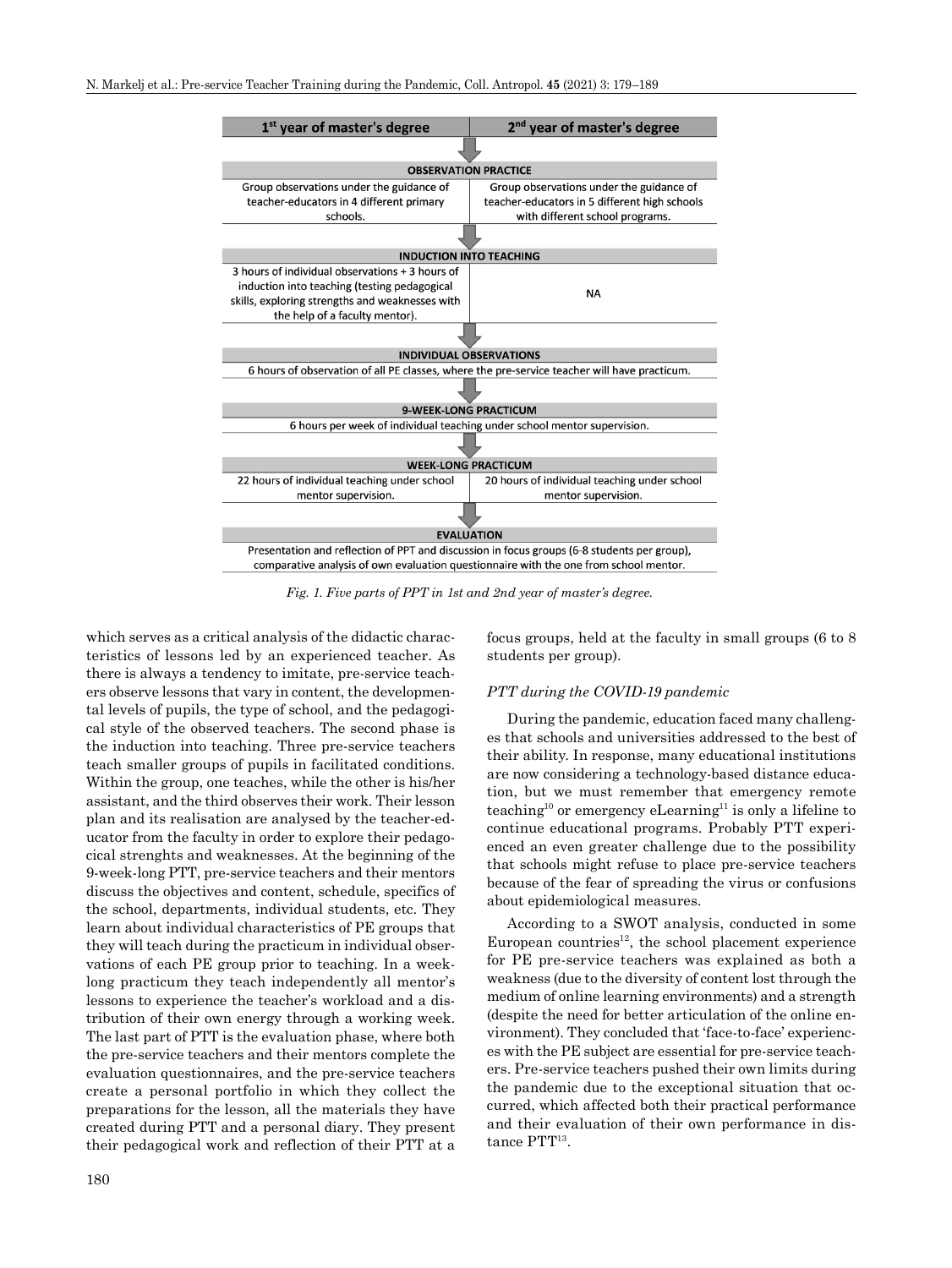Due to the experience of distance learning and the observed restrictions of PE teaching to prevent the spread of the coronavirus a research on PTT of Spanish PE students in spring 2020 showed similar results. The internal construct of the PE perception among pre-service teachers was at risk of changing towards a reduction of touch and compassion in teaching and towards the use of more individual tasks and activities, more practice management instead of learning new content<sup>14</sup>. They experienced a range of emotions: they especially missed personal contact and touch (which they described as key features of teaching PE), but, above all, they experienced fear and uncertainty<sup>15</sup>.

Similar experiences were reported by Chilean pre-service teachers: virtual teaching generated in them a certain frustration and uncertainty about the future<sup>16</sup>. They lacked a space of presence and contact with their students, an important feature of PE. The loss of classroom presence and the formative potential of the PTT and the professional identity of pre-service teachers have produced consequences that could affect their future professional practice. In the research, they also found that communication with the supervising teacher was sporadic and unsystematic and their mentors in the schools were somehow disconected from their formative role. The teachers had to implement new strategies to address the content of the national curriculum, which was later prioritized and restricted by the Chilean Ministry of Education. The methods used by pre-service teachers were based on developimg guides, creating videos, using social media and, sometimes, using virtual platforms.

#### **Aim of the study**

In Slovenia, PE students also completed a large part of their PTT as distance learning during the closure. At the beginning of 2020, the first-year students of the master's program PE PTT started at primary schools. In February 2020, they conducted group visits to mentor schools. In March 2020, they had completed individual observations and some of them even learning performance inductions when the schools were closed due to the pandemic. In consultation with the students and UL FS management, the PTT was moved to the second year of their program. In September 2020, pre-service teachers who had not completed the introductory learning performances in March returned to their mentor schools to complete them. PTT began for all pre-service teachers on September 21, 2020. During the first three weeks of PTT, pre-service teachers taught "live," i.e., in the traditional manner. However, since October 19, 2020, when schools switched to distance learning due to pandemic circumstances, until the end of the two-month PTT in December 2020, they taught online. The one-week PTT was completed in late January or February 2021, after other study obligations were completed or when PTT could already be done live.

This generation of students gained the unique experience of teaching PE at a distance, and their mentors also supervised the students in practice at a distance for the first time. The EUPEA noted that students need a critical face-to-face experience from PE to maintain control and quality of the overall teaching and learning experience<sup>12</sup>. We contend that this is also true for pre-service teachers. Nonetheless, like all other school subjects, PE was taught at a distance during the school closure in the time of pandemic. In Slovenia, teaching PE at a distance has not yet been known, although some teachers have already supplemented PE lessons by working in online classrooms or used e-portfolios. PE teachers gained their first experience in the first wave of the pandemic in spring 2020, so it is justified to ask what learning experiences PE pre-service teachers had during their PTT. We were interested in how the pre-service teachers conducted the distance PE teaching, the extent to which they succeeded in achieving the goals of encouraging students to be physically active, delivering content, and assessing student knowledge. Therefore, the main objective of this study is to analyze the learning experiences of Slovenian pre-service teachers in the context of PTT during the COVID-19 pandemic.

## **Materials and Methods**

#### *Study design*

This descriptive study was designed to:

- (1) review different protocols of distance education of PE carried out in mentoring primary schools in Slovenia and
- (2) to determine the learning outcomes of PTT achieved by pre-service teachers during PE teaching in primary schools at a distance.

The participants, pre-service teachers, completed an on-line questionnaire as part of their PTT evaluation after they completed PTT in spring 2021. This study was conducted in full accordance with the ethical guidelines of the University of Ljubljana and approved by the relevant ethics board (UL FS, No. 28:2021).

#### *Participants*

The participants of the study were  $2<sup>nd</sup>$  year students of the Master's program in PE at UL FS, who conducted PTT in primary schools from late September to December 2020. All 46 pre-service teachers responded to the online questionnaire. The sample consisted of 25 female and 21 male students, which were distributed to 33 primary schools. The majority of pre-service teachers taught PE from Year 6 to Year 9 and only a few taught early years or elective PE (Table 1).

#### *Data collection and data analysis*

The pre-service teachers completed an online questionnaire on the *1ka* portal as an obligatory part of evaluation phase of pre-service pedagogical training. The questionnaire included questions about organizing PE education at a distance, aligning goals and content, assessment, using ICT tools and creating instructional materials, and com-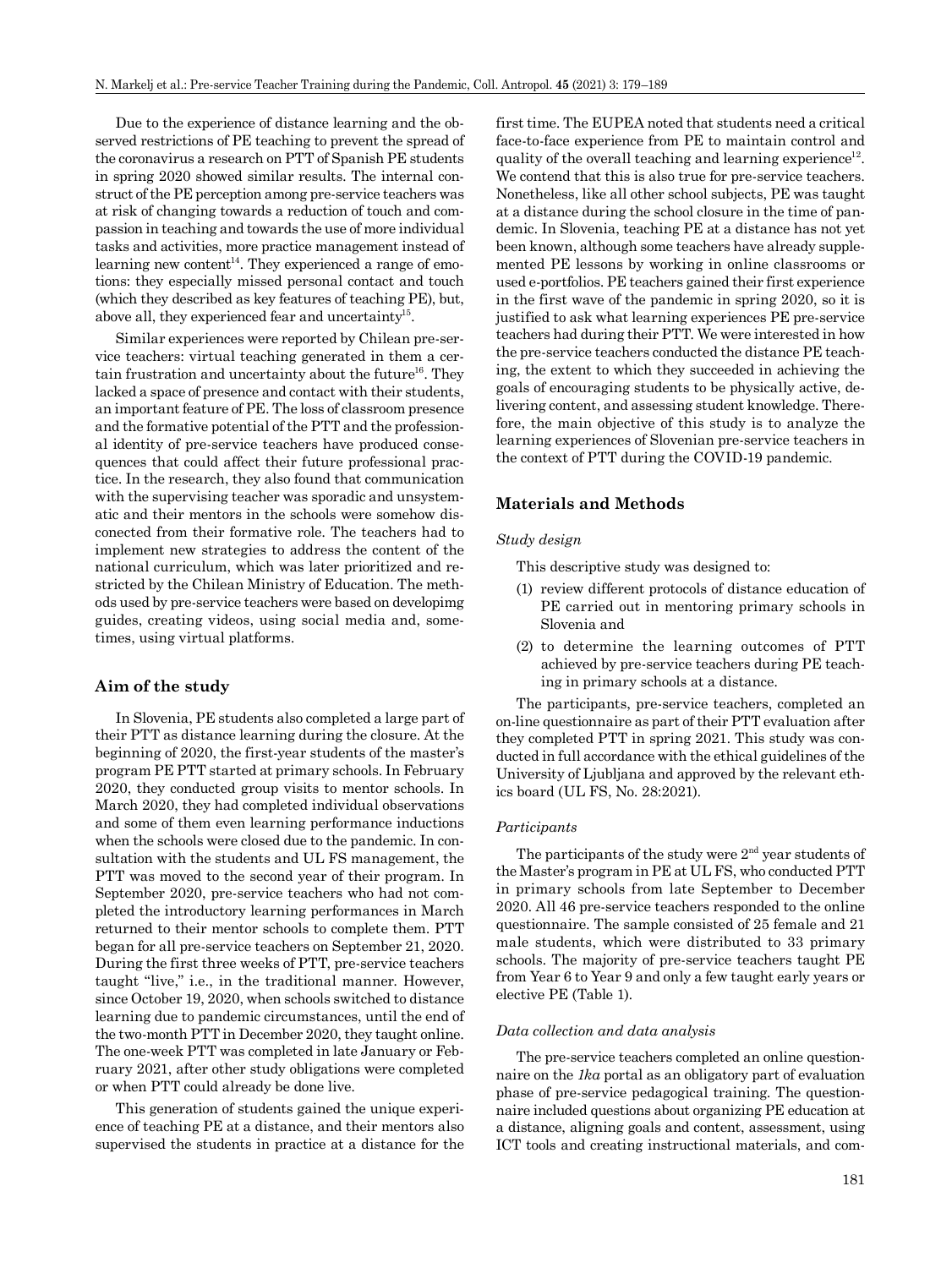**TABLE 1** THE DISTRIBUTION OF STUDENTS TEACHING PE IN DIFFERENT GRADES AND THE OPTIONAL SUBJECT **SPORT** 

| Grade                     | f (students | % (students<br>teaching a grade) teaching a grade) | $%$ among<br>grade |
|---------------------------|-------------|----------------------------------------------------|--------------------|
| 1.                        | 3           | 6.5                                                | 1.3                |
| 2.                        | 3           | 6.5                                                | 1.3                |
| 3.                        | 3           | 6.5                                                | 1.3                |
| 4.                        | 9           | 19.6                                               | 3.8                |
| 5.                        | 17          | 37.0                                               | 7.2                |
| 6. (m)                    | 22          | 47.8                                               | 9.4                |
| 6. (f)                    | 29          | 63.0                                               | 12.3               |
| 7. (m)                    | 23          | 50.0                                               | 9.8                |
| 7. $(f)$                  | 24          | 52.2                                               | 10.2               |
| 8. (m)                    | 23          | 50.0                                               | 9.8                |
| 8. (f)                    | 21          | 45.7                                               | 8.9                |
| 9. (m)                    | 26          | 56.5                                               | 11.1               |
| 9. (f)                    | 27          | 58.7                                               | 11.5               |
| Optional<br>subject Sport | 5           | 10.9                                               | 2.1                |
| <b>SUM</b>                |             |                                                    | 100%               |

Note: (f) – female classes of PE, (m) – male classes of PE

municating with their mentors. All questions related only to the part of PTT they had done as distance learning. Prior to data collection, the questionnaire was tested among SLOfit team members. SLOfit is a national surveillance system for physical and motor development of children and youth which was formerly known as Sports Educational Chart. The system was implemented in 1982 on a sample of Slovenian schools and after 5 years of testing it was introduced to all Slovenian primary and secondary schools.

The questions were of open and closed type. The closed question type included YES –NO type questions and if applicable the optional Likert scale question type with an option for respondents to write their own response. We used descriptive statistical analysis (frequencies) for these variables. The responses on the open-ended questions were firstly grouped on similarity of content by two research members independently. Then we used descriptive statistical analysis (frequencies). All calculations were performed and graphical representations designed by using MS Excel.

## **Results**

#### *Communication with the mentor*

Students compared online communication with their mentor to the communication they had with another mentor in the previous school year when their undergraduate PTT took place in schools. Half of the students (49%) re-

182

ported that communication with their mentor was better, while 21% rated it as worse. Due to the epidemic circumstances in Slovenia and the constant changes in the organization of distance learning that this entailed, students stated that they needed to communicate more frequently and intensively. According to students, communication technology provided constant opportunities for communication and mentors were more accessible and combined different means of communication compared to the previous year's placement (Figure 2). Traditional technology (phone, text message, or email) was the most extensive, while the use of video calls (MS teams and Zoom predominated) was the least important among the means of communication between students and mentors.

The biggest problem that emerged was the lack of experience with online communication: most of the students who complained felt uncomfortable during the conversations and lacked certainty of meaning due to the lack of non-verbal communication when using communication technology.

#### *The organization of the distance teaching of PE*

Pre-service teachers were required to conform their practice to the official requirements of the Ministry of Education, Science and Sport. With the schools closure, online teaching continued under the model  $D^{17}$ : schools had to establish a single channel of communication, adjust timetables to cope with students' and teachers' workloads, while PE teachers had to adjust the objectives and content of the national curriculum.

In some schools, physical activity was seen as an important factor in keeping children healthy. Just over onethird of students (36%) reported that PE is in the schedule as it was before distance learning, but unfortunately, the majority of students (40%) reported that school administrators had reduced the number of hours in the timetable for PE and none of the mentor schools provided more hours of PE. A quarter of students (24%) reported that PE was excluded from the timetable, so they only taught through assigned tasks to students.

Of the six hours of PTT per week, PE was conducted on average for 3.8 hours as an independent student activity following written or recorded instructions (SD =1.96), for 1.9 hours through concurrent indoor video meetings (SD =1.72), and for half an hour through concurrent outdoor video meetings (SD =1.07). Some indoor video meetings were not for practice, but included giving verbal instructions for independent student activities, evaluating tasks and motivating students, solving their problems, etc.

The relevant ministry encouraged schools to organize a sports day on a cross-curricular basis $^{17}$  but only 26% of pre-service teachers reported that they had conducted a distance sports day, and two of them reported that they had conducted as many as three sports days. Perhaps the schools had provided for new epidemic restrictions in the fall and probably had at least one sports day (out of five mandatory per year) in the first few weeks of the school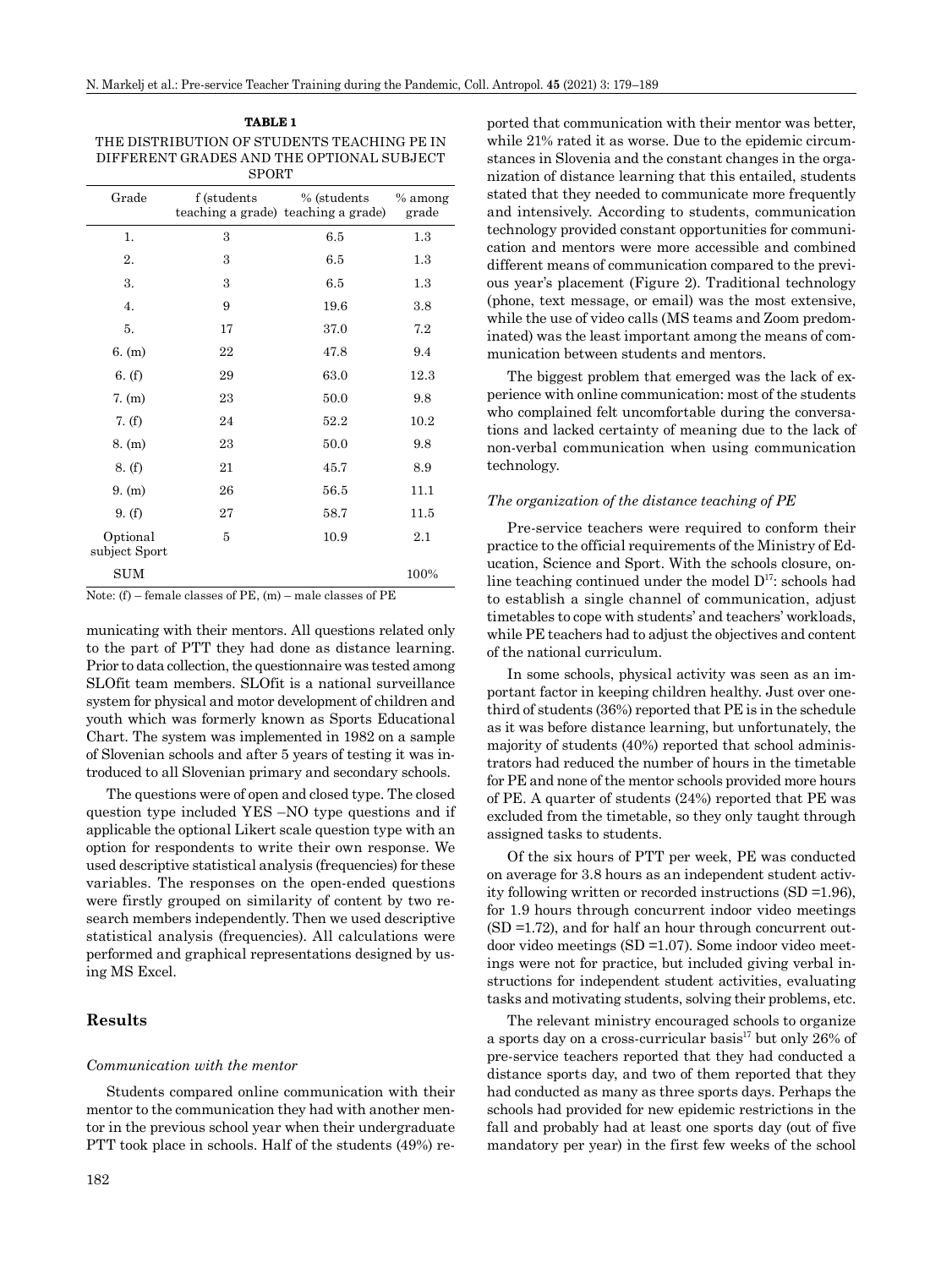year. The implementation of sports days varied widely: a sports day could be conducted for all students in the school on a specific day, on several days separately for different grades, or they set a specific time frame in which students individually completed the assigned tasks. The most common content was winter activities (4 students), a hiking sports day (3 students), or a combination of walking with additional physical activity tasks (3 students).



*Fig. 2. Means of communication between students and mentors.*

Students' physical activity in school can be enriched by physically active recess or physically active breaks during lessons (e.g. One Minute for Health) in addition to the mandatory PE. Some schools have used this form of student activity to increase physical activity during the school day (Figure 3).

Seven pre-service teachers conducted an active school recess live via video meeting, and 3 via assignments in the online classroom. They performed short intense exercises (exercises to develop strength or increase heart rate) and/or stretching exercises. During active breaks in the course of the lessons, pre-service teachers performed exercises to reduce excessive sitting. 57% of pre-service teachers do not even know whether or not the school has implemented active breaks during class.

Pre-service teachers used various ICT tools: online classrooms (69.6%) and video conferencing programs (MS Teams and Zoom) (65.2%) were used most frequently. Among video portals, only YouTube was used (37%), while mobile applications (Strava, Sports Tracker, various step counting applications, GoPro, Padlet, Plotaroute) were the most used (28.3%). Instructions were also sent by email (32.6%).

Pre-service teachers were required to produce various instructional materials during their practicum (Figure 4). All students produced written materials with exercise instructions and video recordings (fitness exercises or to assist in learning dance or technical elements of a single sport). Pre-service teachers produced the majority of materials on their own initiative (61.4%), with just over a third following instructions from mentors (38.6%). They used a variety of sources to prepare the classroom materials (Figure 4), but mostly relied on professional literature, textbooks, and their own notes from class. They also found the useful SLOfit Youtube channel and the Facebook group of Slovenian PE teachers, where teachers from all over Slovenia shared their own materials, ideas, etc.

#### *The adaptation of the objectives and contents of PE*

The operational objectives in the Slovenian PE curriculum18 are divided into four areas (adequate physical fitness; acquisition of basic movement skills and sport skills; understanding the importance of physical activity and sport; and formation of attitudes, habits and enjoyable sporting experiences). PE departments in schools had to adapt these objectives and contents according to the recommendation of National Education Institute Slovenia (NEIS), which had labelled the objectives according to the priority and the possibility of implementation in distance education (Table 2).

In all educational periods, all or almost all of the operational objectives in the three domains are identified as objectives that can be pursued: adequate physical fitness, understanding the importance of physical activity and sport, and forming attitudes, habits, and enjoyable sporting experiences. In the domain of acquiring various sports skills, all objectives are indicated in the first  $(1<sup>st</sup>$  to  $3<sup>rd</sup>$ grade) and second  $(4<sup>th</sup>$  to  $6<sup>th</sup>$  grade) educational periods, except for those related to swimming, ball games, and gymnastics (in the first educational period) or involve tools and equipment that most students do not have at home. In the third educational period ( $7<sup>th</sup>$  through  $9<sup>th</sup>$  grades), all objec-



*Fig. 3. Frequency of active school recesses and active breaks during the lessons.*



*Fig. 4. Percentage of students using different relevant sources to create learning materials.*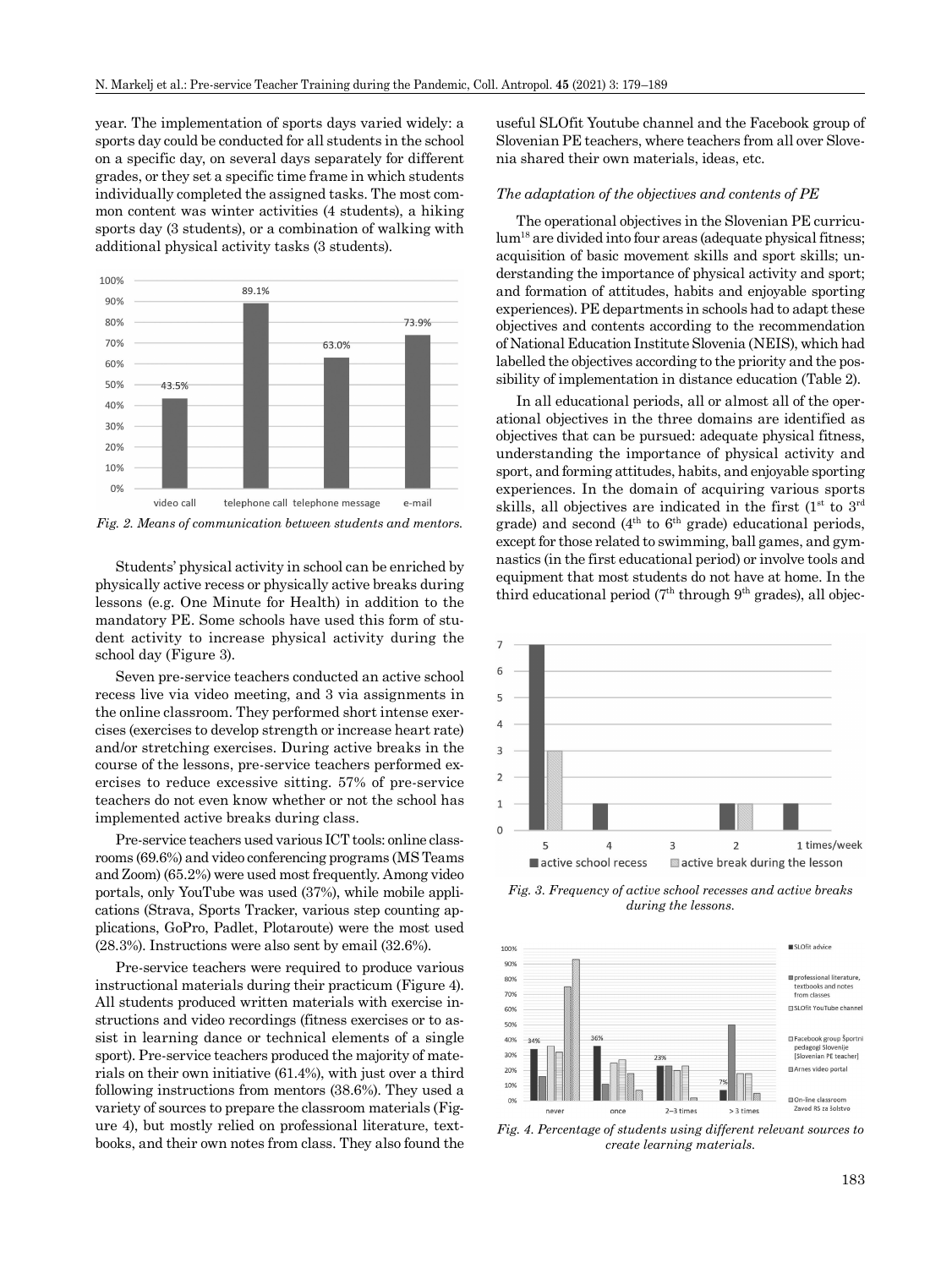|                                                                                           | THE RECOMMENDED OBJECTIVES DURING DISTANCE TEACHING                                                                                                                                     |                                                                                                                 |                                                                                                                                                                |  |  |
|-------------------------------------------------------------------------------------------|-----------------------------------------------------------------------------------------------------------------------------------------------------------------------------------------|-----------------------------------------------------------------------------------------------------------------|----------------------------------------------------------------------------------------------------------------------------------------------------------------|--|--|
| Objectives                                                                                | $1st$ to $3rd$ grades                                                                                                                                                                   | $4th$ to $6th$ grades                                                                                           | $7th$ to $9th$ gardes                                                                                                                                          |  |  |
|                                                                                           | form the correct physical posture with conscious body control                                                                                                                           |                                                                                                                 |                                                                                                                                                                |  |  |
| Adequate physical fitness<br>(physical development,<br>motor and functional<br>abilities) | improve motor and functional abilities: coordination, strength, speed, mobility, precision, balance, overall endurance                                                                  |                                                                                                                 |                                                                                                                                                                |  |  |
|                                                                                           | perform movements in a different<br>rhythm on music                                                                                                                                     | detect rhythm in motion                                                                                         | are able to go through longer<br>distances                                                                                                                     |  |  |
|                                                                                           |                                                                                                                                                                                         | compare their growth, development and<br>motor efficiency in terms of population<br>values                      | are capable of prolonged walking<br>$_{\rm{effort}}$                                                                                                           |  |  |
|                                                                                           |                                                                                                                                                                                         |                                                                                                                 | regularly monitor their physical<br>efficacy and make comparison with<br>average peer population values                                                        |  |  |
| Acquisition of basic movement skills<br>and sport skills                                  | implement the basic prims of athletics                                                                                                                                                  | running, jumping and throwing different aesthetically performing different<br>sports gadgets in different ways, | movement tasks on music                                                                                                                                        |  |  |
|                                                                                           | handle various sports equipment                                                                                                                                                         |                                                                                                                 |                                                                                                                                                                |  |  |
|                                                                                           | consciously control the body in different consciously control their body in<br>positions and movements, which they<br>perform in different directions and<br>around different body axes | gymnastic positions and movements in<br>different directions, around different<br>axes                          |                                                                                                                                                                |  |  |
|                                                                                           | dance children's and folk dances                                                                                                                                                        | dance selected children's, folk and social<br>dances                                                            |                                                                                                                                                                |  |  |
|                                                                                           | imitate a wide variety of objects,<br>animals, natural phenomena                                                                                                                        |                                                                                                                 |                                                                                                                                                                |  |  |
|                                                                                           | express their feelings and moods<br>through movement                                                                                                                                    |                                                                                                                 |                                                                                                                                                                |  |  |
|                                                                                           | implement natural movements under<br>different conditions                                                                                                                               |                                                                                                                 |                                                                                                                                                                |  |  |
| Understanding the importance of physical activity<br>and sport                            | Learn about suitable sports clothing<br>and footwear                                                                                                                                    | name sports tools and equipment and<br>know their safe use                                                      | understand the impact of regular<br>sports exercise and appropriate<br>nutrition on health and well-being                                                      |  |  |
|                                                                                           | name the body positions, different<br>movements and certain learning forms                                                                                                              | use basic notions of sports terminology                                                                         | understand influence of the<br>different modes of exercise and the<br>response of the organism to effort                                                       |  |  |
|                                                                                           | know different sports surfaces and<br>devices, name some tools and<br>accessories                                                                                                       | know the characteristics of individual<br>sports, especially those related to our<br>past                       | differentiate aerobic and anaerobic<br>exercise depending on the heart<br>rate                                                                                 |  |  |
|                                                                                           | know the correct physical posture                                                                                                                                                       |                                                                                                                 | know how to choose a suitable<br>sport activity based on their<br>physical characteristics and fitness                                                         |  |  |
|                                                                                           | know the basic principles of safety in<br>the gym, playground, snow and hiking                                                                                                          |                                                                                                                 | know the proper nutrition for<br>sports                                                                                                                        |  |  |
|                                                                                           |                                                                                                                                                                                         |                                                                                                                 | identify risk factors in everyday<br>life and in sport                                                                                                         |  |  |
|                                                                                           |                                                                                                                                                                                         |                                                                                                                 | respect the basic principles of<br>safety in sport                                                                                                             |  |  |
|                                                                                           |                                                                                                                                                                                         |                                                                                                                 | understand the preventive role of<br>sport in raising awareness against<br>various forms of addiction and<br>other pathological phenomena of<br>modern society |  |  |
|                                                                                           | develop positive behavioral patterns                                                                                                                                                    |                                                                                                                 |                                                                                                                                                                |  |  |
| Forming attitudes, habits and<br>ejoyable sporting experience                             | develop self-confidence, determination<br>and perseverance                                                                                                                              | understand diversity in the physical<br>efficiency of individuals                                               | have a responsible attitude<br>towards their health                                                                                                            |  |  |
|                                                                                           | acquire basic hygiene habits associated<br>with sports exercise                                                                                                                         | comply with the hygiene rules associated<br>with exercise                                                       | respect diversity in the individual's<br>physical performance                                                                                                  |  |  |
|                                                                                           | test their capabilities while mastering<br>their body and expressing themselves<br>through movement                                                                                     | understand the importance of protecting<br>natural and cultural heritage                                        | respect the effort, while<br>experiencing greater physical<br>strain                                                                                           |  |  |
|                                                                                           |                                                                                                                                                                                         |                                                                                                                 | learn about ecological issues<br>related to sport                                                                                                              |  |  |
|                                                                                           |                                                                                                                                                                                         |                                                                                                                 | develop views on the side of                                                                                                                                   |  |  |

modern sport

# **TABLE 2**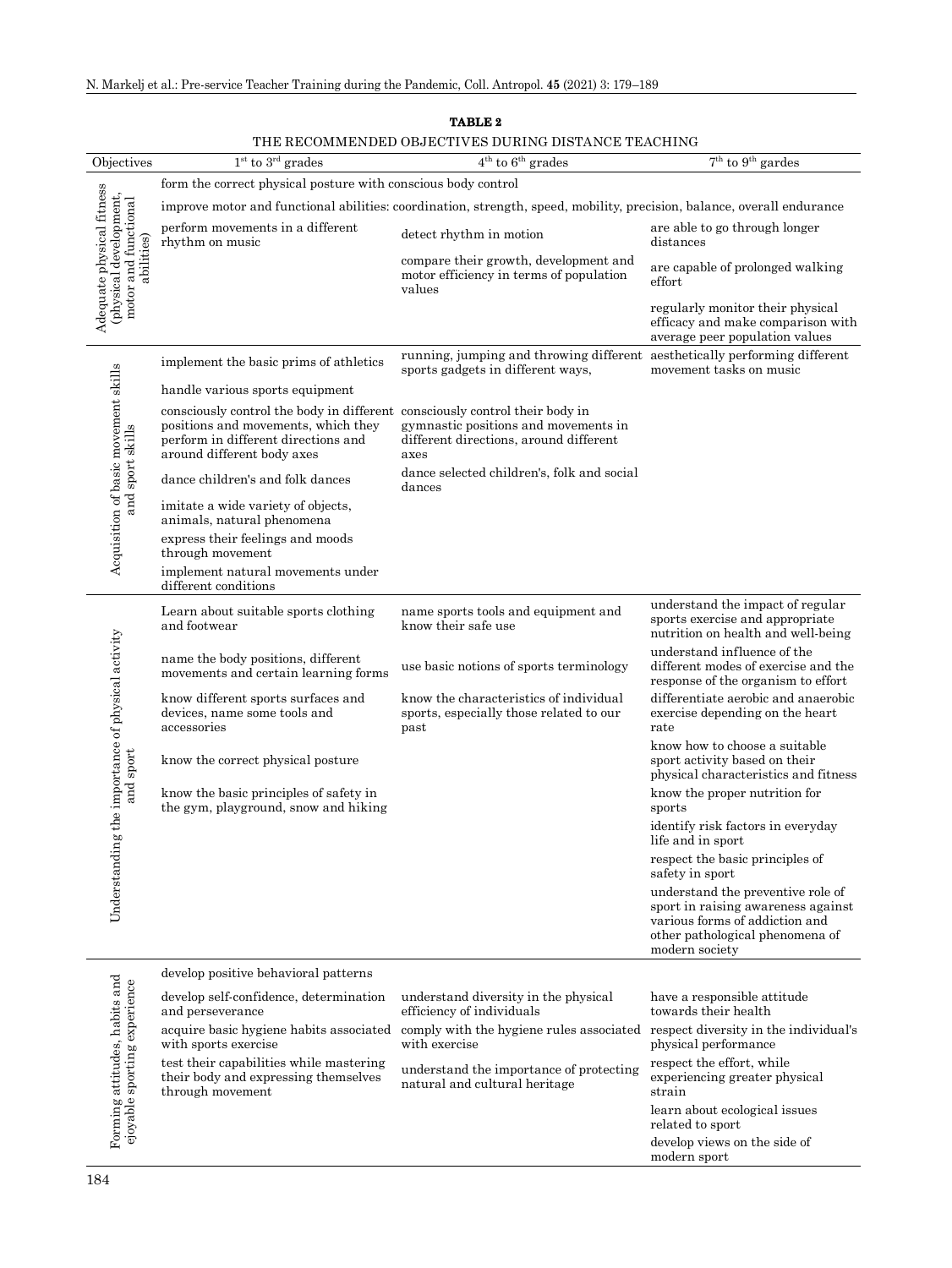tives in this domain are dropped except those related to performing various movement tasks within a musical accompaniment.

Pre-service teachers had to follow the adapted curriculum as the individual school adapted it to their own capabilities and environment. As many as 74% of the pre-service teachers believe that they chose different objectives because of distance education than they would in the traditional form of instruction. About 17% of pre-service teachers reported that they carefully chose PE objectives that were still reasonably feasible; they adapted objectives to external conditions (safety precautions, previously taught content, accessibility of equipment). They also reported focusing more on objectives that aimed to raise awareness of the importance of physical activity, provide preventive health care, promote outdoor exercise, or even provide exercise at all. They chose mostly objectives related to developing physical fitness (21%), and fewer objectives related to drill or improving skills at ball games. They also wrote that they had no objectives related to developing cooperative skills and fewer objectives related to acquiring new sports skills.

In achieving their operational objectives, pre-service teachers paid the most attention to developing adequate physical fitness (more than 40%), with scores ranging from 10 to 90%. The other three areas were almost equally represented (averaging about 20% each), with scores ranging from 5% to 50% (Figure 5).

The consequence of focusing on the first domain of operational objectives was that all pre-service teachers decided to place more emphasis on physical fitness when teaching a content. The content they taught included athletics (59%), dance and aerobics (43%), and volleyball (33%). Other sports were represented in a smaller proportion (between 7% and 13%) (Figure 6).

Only a small proportion of pre-service teachers (21%) taught the content in the subject areas sequentially, as they would in live lessons. One-third of pre-service teachers constantly adapted content to external factors, while 38% used a combination of both approaches (they intended to teach content in topic areas, but also adapted to external factors as needed).



*Fig. 5. The percentage of objectives from four main areas chosen for distance teaching of PE.*

The choice of theoretical content was similar. Pre-service teachers predominantly chose physical fitness content (89% of students), focusing mainly on proper warm-up, composition of training to develop motor skills (especially strength), and validation of heart rate values. The technique of individual sports was taught to a lesser extent (from 6% to 30%). Nearly 20% of pre-service teachers used cross-curricular approaches related to biology and science, physics, music, and history. The health effects of physical activity were offered by 15% of pre-service teachers, while 13% offered various topics in the area of norms, habits and behavior.

To support the delivery of content, students produced mainly videos (75%), but to a much lesser extent written products (8%), worksheets, knowledge quizzes, e-textbooks and mobile guides (all listed at 4%).

### *Experiences with assessment*

During distance teaching, 71.4% of pre-service teachers (or their mentors if students did not have access to student assignments) assessed student knowledge, while only 31.0% of pre-service teachers (or their mentors) also graded student knowledge.

Most pre-service teachers used multiple methods of assessment, most commonly workout logs, videos or photographs, and video meetings. They most frequently assessed student performance via videos, photos or video meetings (Figure 7). We did not ask about the content of the assessment as we assumed that there would be little assessment practices (according to the preliminar informal information) and that the content of the assessment would be the same as they thaught. But individual comments indicated that some pre-service teachers only reviewed task performance.

#### *Dealing with non-responsive students*

The average student response rate was 71% in the first and second educational period, while it was lower in the third training period (59%). 69% of pre-service teachers attempted (with or through mentors) to persuade non-responsive students to become physically active.



*Fig. 6. The percentage of students who chose individual content in PE distance teaching.*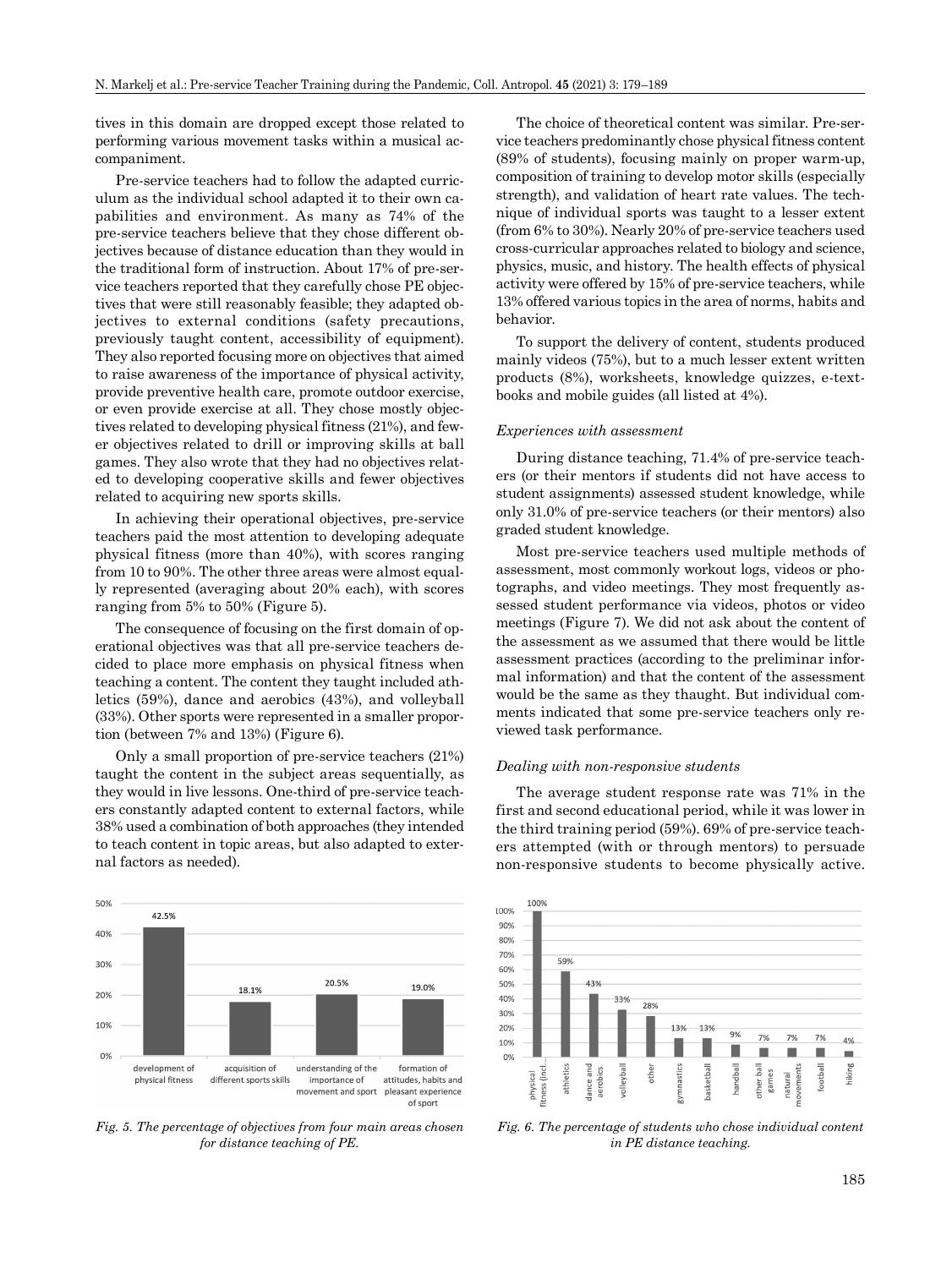

*Fig. 7. The percentage of pre-service teachers who had experience of assessment during distance teaching.*

This was mostly attempted through motivational talks during video meetings, extending deadlines for submission of assignments and with interesting assignment content, as well as through personal calls in an online classroom, information to parents or through classmates, and in some cases deciding on actions for non-responsive students at school level. 21% of pre-service teachers did not even attempt to contact non-responsive students, while 10% indicated that there were no non-responsive students at all.

## **Discussion**

PE teachers were mostly aware of the importance of physical activity during the pandemic, as children worked more on computers, had fewer opportunities to play outside, play sports at school and in their free time, and use physical activity to get to school, practice, and other extracurricular activities<sup>19</sup>. They encouraged headteachers to maintain the provision of PE. They were certainly encouraged by the results of the SLOfit study, which showed a remarkable decline in physical fitness among primary school children<sup>20</sup>. We assume that the headteacher's evaluation of sport, the activity of PE teachers in the school and the so-called status of PE in the school<sup>21</sup>, are key factors that shaped school sporting life during the pandemic, but these are assumptions that should be investigated further.

Different schools have shown that school sport can be organized in different ways to maintain the wide range and diversity of students' physical activity. For example, some PE teachers have taken the opportunity by introducing active school recesses and active breaks during distance learning to prevent overload from increasing sedentary lifestyles and computer work. Thus, many good examples of active school recesses and active breaks during lessons were presented on the SLOfit website, in the online classrooms of the study groups for Slovenian PE teachers and on the FB site of Slovenian PE teachers. Some good examples were also prepared by pre-service teachers during their PTT (alone or together with mentors) 22, 23.

The type of communication (e.g., written instructions, video sessions to review work performance, or practice through video meetings) can also have a significant impact on student activity. The teacher can deliver instruction synchronously through video meetings or asynchronously through written or video instructions 24, 25. Teachers can also use video meetings to check whether students understood the instructions, how they performed the tasks, working conditions, and learning skills, or, more importantly, to motivate them and help them solve potential problems in the learning process. Pre-service teachers used videos meetings less than half of the time. A quarter of the students did not have this opportunity at all because PE was not on the school timetable. Some used video meetings to give verbal instructions on tasks, to check task completion, and to motivate. Some took the opportunity to do sports drills indoors. And few encouraged themselves to use video meetings for synchronous outdoor training, which is somehow to be expected since PTT took place in late fall and winter when the weather is not optimal for outdoor exercise. Compared to the survey from the  $USA^{26}$ , Slovenian students used more written instructions to perform sports activities (more than two thirds compared to 51% of PE teachers in the USA).

Another important factor is the quality of lesson planning. During initial and in-service training, pre-service teachers and their mentors did not have the opportunity to be trained for distance learning. Moreover, the instructions from the government and the relevant ministry were constantly changing, which significantly influenced the planning of the learning process. Students and their mentors were constantly learning and adapting on a trial and error basis. The result was that less than a quarter of the students and their mentors managed to implement the objectives and content in thematic areas. Such a principle of distance learning is less successful<sup>27</sup>.

Since the Slovenian PE teachers and pre-service teachers had no previous experience with planning and distance learning of the PE, we can say that many of them prepared interesting content and effective lessons, even pursuing the objectives that were not foreseen by the NEIS as feasible. Of course, nearly three-quarters of the students and their mentors chose different objectives than they would have if they had taught live in the gym. On average, they were more likely to choose the objectives of understanding the importance of sport (raising awareness of the importance of exercise and developing health care) and developing motor and functional abilities. The results are similar to the USA survey<sup>26</sup>, where PE primary and secondary teachers were more likely to select the objectives positive appreciation of sport and enjoyment of physical activity (42%) and develop and acquire skills and knowledge about health-related physical activity (32%). Similar was found in an Australian survey<sup>21</sup>: PE teachers reported that physical activity had been often marginalized and replaced with physical activity tasks and in some cases online fitness activities. PE teachers should focus on maintaining a level of physical fitness in students with the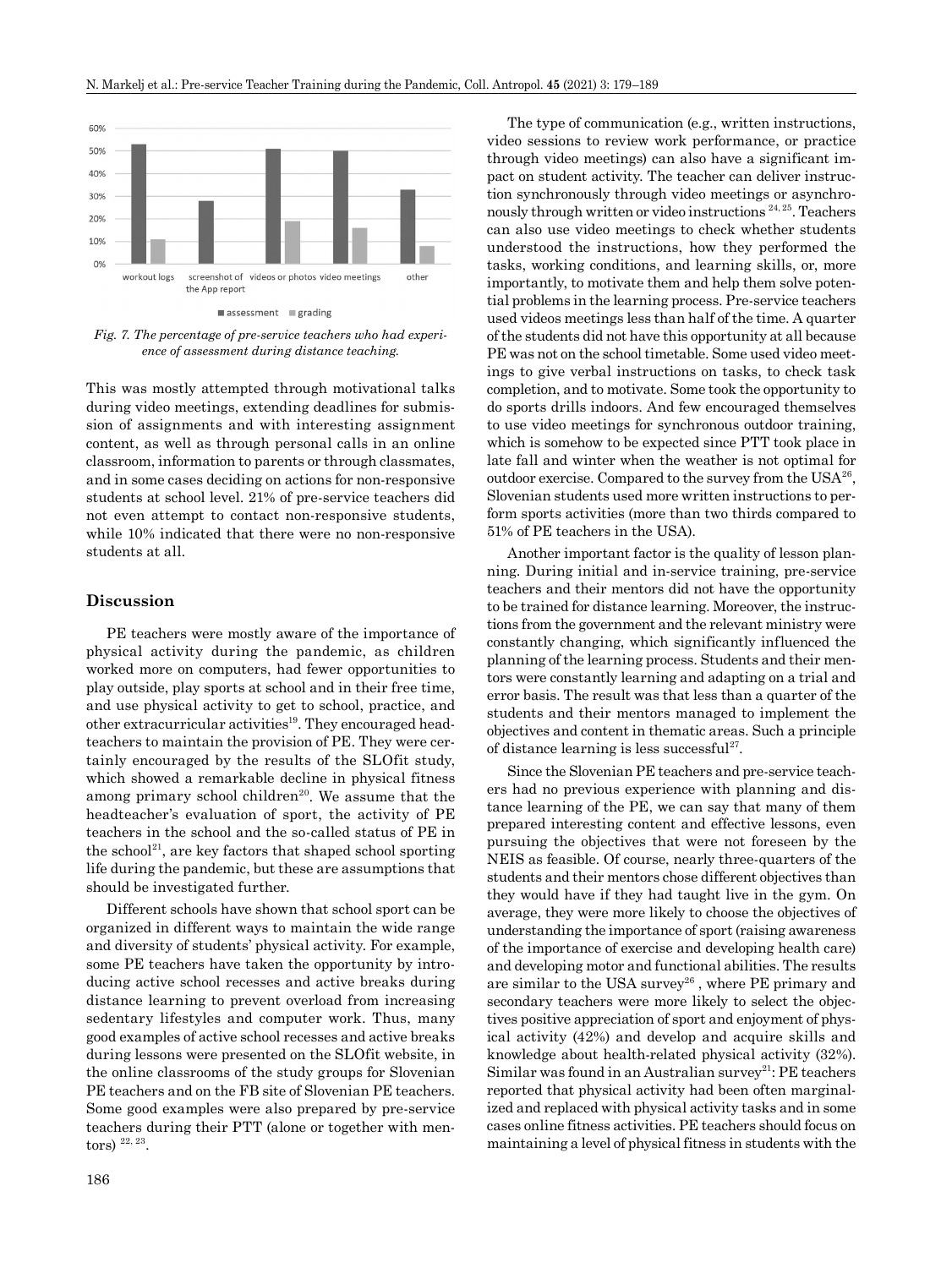goal of remaining healthy and physically sustainable25, which makes sense and is logical in the times of pandemic. Nontheless, these are very important objectives that many of the PE teachers in countries where the concept of sports services is more present often neglect in live les $sons<sup>28</sup>$ , focusing more on teaching movement skills<sup>29</sup>.

In the case of distance education, since the teacher must also adapt the content to the sports equipment available to the students at home, many of the objectives are difficult or impossible to achieve, especially those related to the acquisition of practical sports skills. Such adaptation of objectives and content risks monotony and thus a decline in students' motivation<sup>27</sup>. In Slovenia, a good fifth of pre-service teachers reported this. Nevertheless, pre-service teachers were also able to adapt objectives and content from thematic sets of ball games that focus on individual technique and tactics.

At this point, one can also discuss the fact that some pre-service teachers omitted objectives related to the development of collaborative skills. Similarly, Spanish pre-service teachers expressed concern that PE practices are becoming more individualized and sociality is falling by the wayside<sup>14</sup>. It is understandable that this type of skill is best developed in a group that is together in time and space<sup>30</sup>. However, some objectives related to children's social development can be developed and strengthened at a distance. An example is creative movement challenges, such as Triglaving<sup>31</sup>, that set a goal for a group of students or a class or the whole school that can only be achieved together. By focusing on health-related objectives and content, and through the external conditions of distance learning, pre-service teachers pursued to a greater extent objectives of forming attitudes, habits, and the enjoyable experience of sport, so-called utilitarian objectives such as health care or taking responsibility for one's own physical activity. The introduction of cross-curricular links (for example healthy life style, taking responsibility for someone's own health, sport physiology, safe exercise, environmental protection) opens up even greater opportunities to pursue objectives and content in the domain of understanding the meaning of physical activity and sport and forming attitudes, habits and pleasurable experiences of sport.

Most controversy is caused by two issues: non-responsive students and remote assessment of knowledge. It is the omission of objectives and content that can affect both dilemmas. On the one hand, the omission of intended objectives and content can lead to monotony in  $PE^{27}$ , which can keep students' motivation to practice low and lead to avoidance of task completion<sup>25</sup>. Of course, this is not the only reason for students' unresponsiveness. It can also be students' lack of responsibility for their own learning<sup>27</sup>, difficulties in organizing school work, problems with the Internet, lack of knowledge or skills, problems at home and many more. Most pre-service teachers or their mentors tried to use empathic methods of encouragement: motivational talks, solutions to possible problems in task performance (mostly working conditions), creating interesting content, etc. On the other hand, pre-service teachers or their mentors also intervened with repressive methods, such as informing the class teacher, parents and enforcing measures at school level.

On the other hand, the omission of objectives and content poses a problem in the evaluation of knowledge. The question immediately arises as to what should be assessed at all, or whether assessment makes sense at all. The teacher can assess what students have learned, practiced, and evaluated $32$ ; phases of the learning process simply cannot be omitted. If the teacher only provides content that sufficiently motivates students and does not require effort to learn, the teacher can only assess whether the objectives have been met, but cannot assess the content.

However, when students learn and practice new content at a distance, a new dilemma arises: the fairness of assessment. The PE teacher may initially wonder whether it is fair to assess a lesson that students have largely worked on independently using written explanations or notes, without the traditional supervision and support of the teacher at the time of practice. One of the important roles of the PE teacher is to provide movement correction as students learn new movement patterns, which PE teachers and pre-service teachers are largely unable to do in distance learning. Therefore, due to differences in physical ability, knowledge and environmental opportunities, students are placed in an unequal position in terms of assessment. In addition, the question for the PE teachers is whether they can ensure the fairness of the students in the assessment process. Especially when it is not directly evident from the learning evidence that the task was solved by the students themselves without help. Many PE teachers have been prohibited by principals from collecting photos and videos of students, which are important evidence of learning in both immersion and assessment.

It is likely that most PE teachers have not taken assessments in distance education because of these dilemmas. Those pre-service teachers who reported that they or their mentors assessed remotely wrote that they assessed live in video meetings, and some through photos or videos. This suggests that assessment was not primarily the responsibility of those PE teachers and pre-service teachers who worked in schools without a scheduled PE and/or were not allowed to request photos and videos as evidence of learning. Pre-service teachers were thus largely deprived of the experience of assessment and the development of the necessary skills. Only one-third of pre-service teachers reported that they or their mentors had assessed their students' knowledge, and the proportion of pre-service teachers who actually had the opportunity to assess was even lower. However, we cannot know exactly how many pre-service teachers actually had the opportunity to assess student knowledge because their comments on this issue suggest that most of them misunderstood the question: They indicated whether they were checking students' physical activity and task performance, not whether they were assessing their knowledge.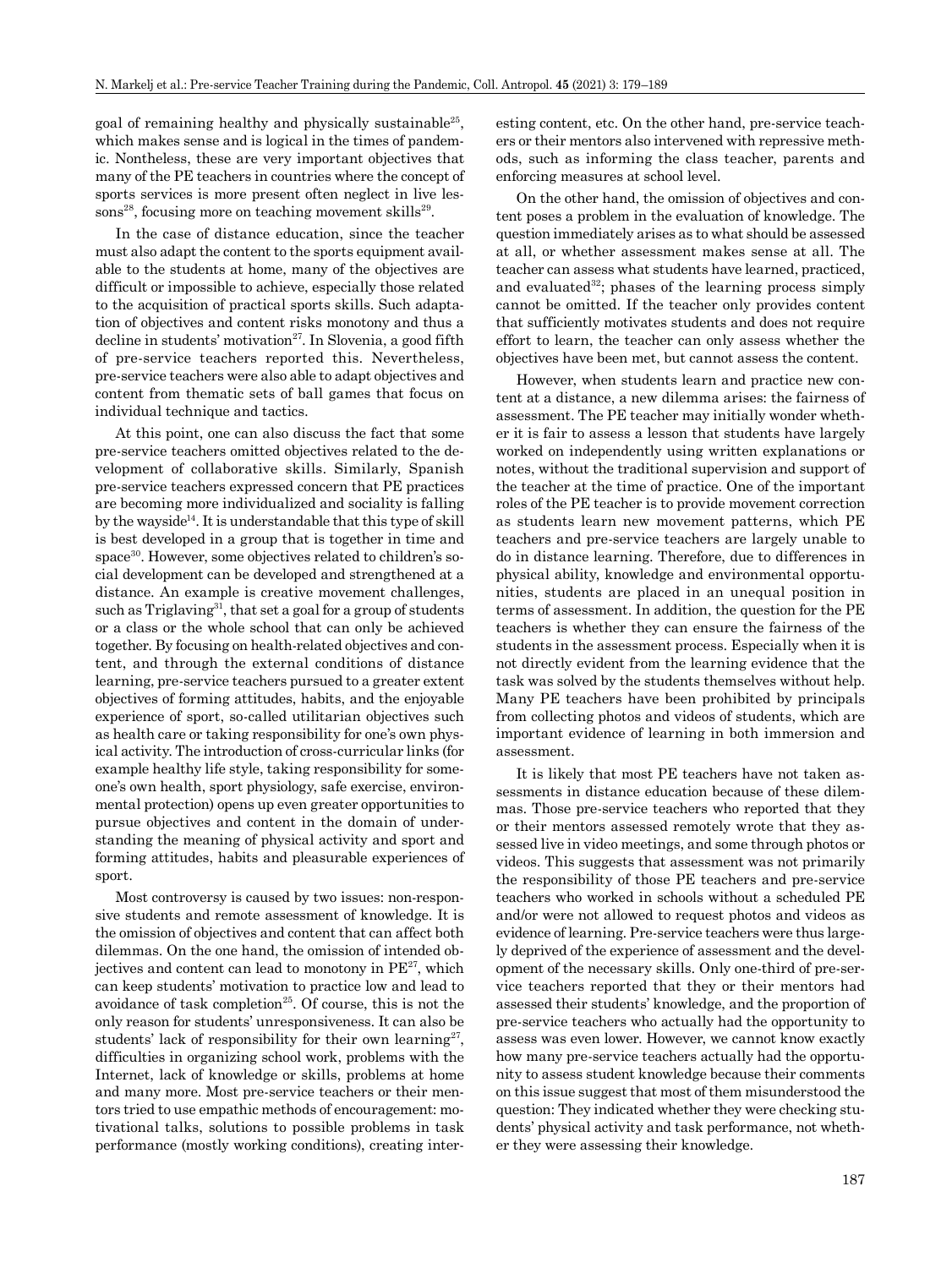## **Conclusion**

Teaching and learning at a distance places different demands on the participants in the learning process compared to live teaching. In order to achieve the objectives, the planning of students' and teachers' work tasks must include different learning content and forms, different timing, different form of communication between partners in the learning process. Distance learning is primarily based on taking greater responsibility for the learner's own learning. Since there are major differences between live teaching and distance learning in PE, the skills of a PE teacher required for successful distance education are also somewhat different (for example ICT skills, writing understandable asignments, leading online PE class, correcting the movement without a touch or presence, giving an appropriate feedback at a distance, maintaining positive atmosphere and good spirit without presence). As a result, pre-service teachers were not fully prepared for distance education. Consideration needs to be given to how important skills for distance education

## **REFERENCES**

1. CANNING R, J. Vocat. Educ. Train, 63 (2011) 609. doi: 10.1080/13636820.2011.560391. — 2. MELVILLE W, CAMPBELL T, FAZIO X, STEFANILE A, TKACZYK N, Res. Sci. Educ, 44 (2014) 751. doi: 10.1007/s11165-014-9404-3. — 3. ZEICHNER K, J. Tech. Edu, 89 (2010) 89. doi: 10.1177/0022487109347671. — 4. CHRISTOFFERSON M, SULLIVAN AL, Psychol. Schs, 52 (2015) 248. doi: 10.1002/pits.21819. — 5. DEPAEPE F, KÖNIG J, Teach Teacher Educ, 69 (2018) 177. doi: 10.1016/j.tate.2017.10.003. — 6. HICKSON C, FISHBURNE G, SABY C, BERG S, Intl J Learn, 13 (2006) 9. — 7. KOVAČ M, JURAK G, STARC G, Slovenia: physical education teacher education in Slovenia. In: MACPHAIL A, TANNEHILL D, AVSAR Z (Eds): European physical education teacher education practices: initial, induction, and professional development (Meyer & Meyer Sport, Maidenhead, 2019). — 8. KOVAČ M, JURAK G, Praktično pedagoško usposabljanje študentov drugostopenjskega študijskega programa športna vzgoja na Fakulteti za šport – osnovna šola. Navodila za študente. Študijsko leto 2019/2020 (UL FŠ, Ljubljana, 2019). — 9. KOVAČ M, JURAK G, Praktično pedagoško usposabljanje študentov drugostopenjskega študijskega programa športna vzgoja na Fakulteti za šport – srednja šola. Navodila za študente. Študijsko leto 2019/2020. (UL FŠ, Ljubljana, 2019). –10. BOZ-KURT A, SHARMA RC, Asian J. Distance Educ, 15 (2020) i. doi: 10.5281/zenodo.3778083. — 11. MURPHY MPA, Contemp Secur Policy, 41 (2020) 492. doi: 10.1080/13523260.2020.1761749. — 12. O'BRIEN W, ADAMAKIS M, O' BRIEN N, ONOFRE M, MARTINS J, DANIA A, MAKOPOULOU K, HEROLD F, NG K, COSTA J, Eur J Teach Educ, 43 (2020) 503. doi: 10.1080/02619768.2020.1823963. — 13. ZRIM MAR-TINJAK N, Challenges of practical pedagogical training during distance education and learning. In: Teacher Education Policy in Europe, TEPE 2021 Conference, 20-22 May 2021 (Ljubljana, 2021). https://www. pef.uni-lj.si/fileadmin/user\_upload/TEPE/021\_Challenges\_of\_practical\_pedagogical\_training\_during\_distance\_education\_and\_learning. pdf (uni-lj.si). — 14. VAREA V, GONZÁLEZ-CALVO G, GARCÍA-MONGE GA, Phys Educ Sport Pedagogy, 27 (2022) 32. doi: 10.1080/17408989.2020.1861233. — 15. VAREA V, GONZÁLEZ-CAL-VO G, Sport Educ Soc, 26 (2021) 831. doi: 10.1080/13573322.2020.1791814. — 16. ALMONACID-FIERRO A, SOUZA DE CARVALHO R, CASTIL-LO-RETAMAL F, Int. J Learn Teach Educ Res, 20 (2021) 68. doi: 10.26803/ijlter.20.3.5. — 17. LOGAJ V (Ed) Vzgoja in izobraževanje v Republiki Sloveniji v razmerah, povezanih s covid-19. Modeli in will become in the future and complement the PE program in this direction.

Distance education has confirmed a long-held belief: books, videos, and other online sources cannot fully replace the teacher in teaching new content, and learning alone cannot replace the classroom as the social environment where "learning for life" takes place. This is even more true for subjects such as PE, where practical skills, habits, personality attitudes and other important social skills are developed. If schooling in the future shifts, at least in part, to distance education and learning, then students should be encouraged and enabled during contact hours to take more responsibility for their learning. Therefore, pre-service teachers should also be able to develop the skills they need in distance education to provide students with personal (e.g. taking responsibility for one's own learning, organizational skills, self-motivation, shortand long-term planning) and social skills (e.g. collaboration at a distance, motivating others, asking for a support from others, communication skills) for successful independent learning.

priporočila (MIZZŠ, Ljubljana, 2020). — 18. KOVAČ M, MARKUN PU-HAN N, LORENCI B, NOVAK L, PLANINŠEC J, HRASTAR I, PLETERŠEK K, MUHA V, Učni načrt. Program osnovna *šola*: *Športna* vzgoja. (MIZZŠ, Ljubljana, 2011). https://dun.zrss.augmentech.si/. — 19. GUAN H, OKELY AD, AGUILAR-FARIAS N, DEL POZO CRUZ B, DRAPER CE, EL HAMDOUCHI A, FLORINDO AA, JAUREGUI A, KATZMARZYK P, KONTSEVAYA A, LÖF M, PARK W, REILLY JJ, SHARMA D, TREMBLAY MS, VELDMAN SLC, Lancet Child Adolesc Health, 4 (2020) 416. doi: 10.1016/S2352-4642(20)30131-0. — 20. STARC G, STREL J, KOVAČ M, LESKOŠEK B, SORIĆ M, JURAK G, SLOfit 2020. Poročilo o telesnem in gibalnem razvoju otrok in mladine v *šolskem* letu 2019/20 (UL FŠ, Inštitut za kineziologijo, Ljubljana, 2020). doi: 10.5281/ZENODO.4318835. — 21. CRUICKSHANK V, PILL S, MAINSBRIDGE C, Iss in Educ Res, 31 (2021) 76. — 22. KOŠIR Š, OKRŠLAR L, POHLEVEN B, KORDIŠ J, Primer dobre prakse: popestritev pouka z gibanjem. SLOfit nasvet, 2021. https://www.slofit.org/ slofit-nasvet/ArticleID/245/Primer-dobre-prakse-popestritev-pouka-zgibanjem — 23. TEKAVEC B, ŠTULAR L, Gibalni izzivi za prekinitev sedenja, SLOfit nasvet, 2020. https://www.slofit.org/slofit-nasvet/ArticleID/230/Gibalni-izzivi-za-prekinitev-sedenja — 24. JURAK G, STARC G, SEMBER V, MARKELJ N, KOVAČ M, Priporočila za izvajanje športne vzgoje na daljavo, SLOfit nasvet, 2020. https://www.slofit.org/ slofit-nasvet/ArticleID/233/Priporo%C4%8Dila-za-izvajanje- %C5%A1portne-vzgoje-na-daljavo. — 25. FILIZ B, KONUKMAN F, J Phys Educ Recreat Dance, 91 (2021) 48. doi: 10.1080/07303084. 2020.1816099. — 26. MERCIER K, CENTEIO E, GARN A, ERWIN H, MARTTINEN R, FOLEY J, J Teach Phys Educ, 40 (2021) 331. doi: 10.1123/jtpe.2020-0272. — 27. JEONG H, SO W, Int J Enviro. Res Public Health, 17 (2020) 7279*.* doi: 10.3390/ijerph17197279. — 28. HAMAR P, PETERS DM, VAN BERLO K, HARDMAN K, Kinesiology (Zagreb) 38 (2006) 86. — 29. HARDMAN K, Physical education in Schools and PETE programmes in the European context: Quality issues. In: 4th International Symposium Youth Sport 2008 – The Heart of Europe (UL FŠ, Ljubljana: 2008). — 30. OPSTOEL K, CHAPELLE L, PRINS FJ, DE MEESTER A, HAERENS L, VAN TARTWIJK J, DE MARTELAER K, European Physical Education Review, 26 (2020) 797. doi: 10.1177/1356336X19882054. — 31. JUVAN M, Triglaving, 2020. https:// video.arnes.si/watch/DoXHWZWbZmU5 — 32. HAY P, PENNEY D, Eur Phy Educ Rev, 15 (2009) 389. doi: 10.1177/1356336X09364294.